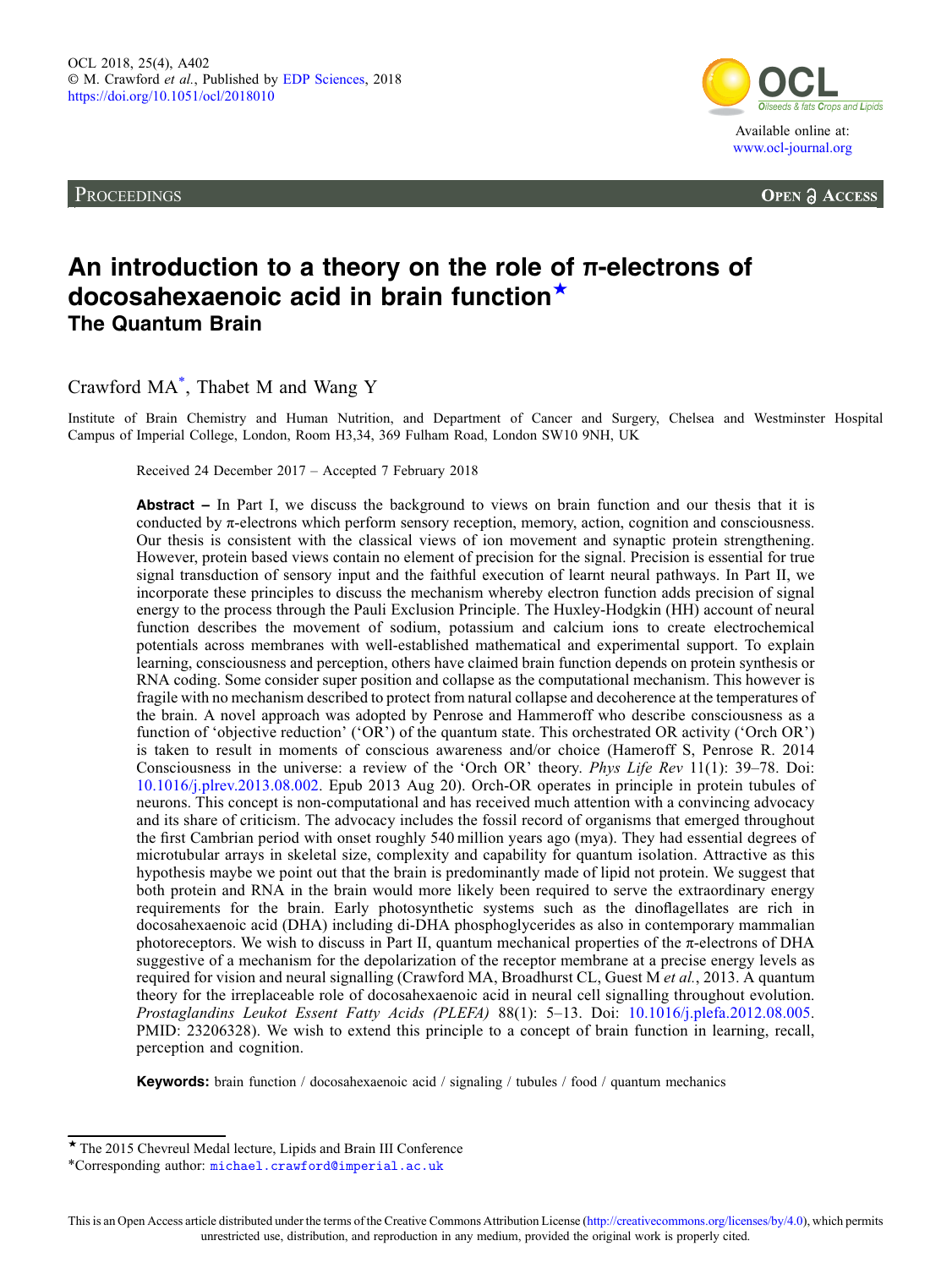Résumé – Une théorie sur le rôle des électrons π de l'acide docosahexaénoïque dans la fonction cérébrale (Partie I). Quelques points de vue sur le fonctionnement du cerveau. Dans la partie I de cet article, nous discuterons des bases du fonctionnement cérébral et de notre thèse selon laquelle il est conduit par des électrons π qui assurent la réception sensorielle, la mémoire, l'activité, la cognition et la conscience. Notre théorie est cohérente avec les théories classiques sur les mouvements ioniques et le renforcement par les protéines synaptiques. Cependant, les théories basées sur les protéines ne contiennent pas d'éléments de précision suffisants pour expliquerle signal. La notion de précision est essentielle pour obtenir un signal correct de transduction à partir de l'induction sensorielle, et une exécution fidèle des voies neurales apprises. Dans la partie II, nous utiliserons ces principes pour discuter des mécanismes par lesquels la fonction des électrons ajoute de la précision au signal énergétique du système, par le biais du principe d'exclusion de Pauli. Le modèle de fonctionnement neuronal de Huxley-Hodgkin (HH) décrit les mouvements des ions sodium, potassium et calcium pour créerles potentiels électrochimiquestrans-membranaires selon des théoriesmathématiques et des expérimentationslargement confirmées. Pour expliquerl'apprentissage,la conscience etla perception, d'autres ont proposé que la fonction cérébrale dépende de la synthèse protéique et du codage de l'ARN. D'autres encore considèrent la superposition et le collapsus comme un mécanisme computationnel, comparable à celui réalisé par un ordinateur. Cependant, cette hypothèse demeure fragile et sans description de mécanismes qui devraient limiter les phénomènes de collapsus et de décohérence susceptibles d'être obtenus à la température du cerveau. Une approche originale a été adoptée par Penrose et Hammeroff qui décrivent la conscience comme une fonction de « réduction objective (OR) » de l'état quantique. L'orchestration de cette activité OR (Orch OR) est considérée comme résultant de moments d'attention consciente et/ou de choix. Elle se réalise en partie dans les tubules protéiques des neurones. Ce concept non-computationnel a soulevé beaucoup d'intérêt, apportant à la fois des arguments convaincants et des critiques. Les arguments favorables font appel aux connaissances sur les fossiles d'organismes de plus de 540 millions d'années issus du Cambrien primaire qui présentent un réseau complexe de microtubules. Aussi attractive que puisse être cette hypothèse, le cerveau est essentiellement composé de lipides et non de protéines. Nous postulons que les protéines comme l'ARN interviendraient plus probablement pour répondre aux énormes besoins énergétiques du cerveau. Les organismes vivants primaires utilisant la photosynthèse, comme les dinoflagellés, se révèlent riches en DHA (y compris en DHAphosphoglycérides), de même que les photorécepteurs des mammifères contemporains. Nous discuterons dans la partie II des propriétés quantiques des électrons π du DHA, suggérant un mécanisme de dépolarisation des récepteurs membranaires à un niveau précis d'énergie, comme requis pour la vision et la signalisation neuronale. Nous voulons étendre ce principe à un concept plus général de fonctionnement du cerveau dans l'apprentissage, la mémorisation, la perception et la cognition.

Mots clés : fonction cérébrale / DHA / signal / tubules / alimentation / mécanismes quantiques

## 1 Introduction

#### 1.1 The law of induction

Our thesis is that the brain is a non-computable, electromagnetic wave machine governed by quantum mechanical principles. Our thesis starts with the Maxwell-Faraday's law of induction.

Maxwell–Faraday equation:

$$
\nabla \times \mathbf{E} = -\frac{1}{c} \frac{\partial \mathbf{B}}{\partial t}.
$$
 (1)

Symbols in bold represent vector quantities, and symbols in italics represent scalar quantities, unless indicated. E is the electric field, B the magnetic field. Whilst E is a vector, B is a pseudo vector field<sup>[1](#page-0-0)</sup>.

The operation of induction at the macro level can be taken to operate at the micro level of the neural circuits. Such action would result in the harmonization of specific wave packets or forms which could constitute memory or an association. The Maxwell-Faraday's equation describes how a magnetic field induces an electric field in a time function. We propose that electromagnetic induction is the operating principle behind associations within the neural circuitry. There is however a fundamental difference. The current cannot be free flowing as in a dynamo. It needs to be constrained to operate at a fixed energy level as in semi-conduction to provide precision for the signal. Without precision, the execution of a neural circuit would blur and lose meaning. In Part I, we review some of the background proposals for brain function. In Part II, we present out theory of how the brain works based on electron movement rather than protein synthesis. We do not dispute the role of the protein synaptic strengthening and include that as part of our thesis. However, we suggest the thesis, that it is electron behaviour governed by quantum mechanical principles, that does the work of signalling.

#### 1.2 Properties of an electron

Our thesis then is based on the energy levels of atomic electrons being affected by the electron spin magnetic moment and the orbital angular momentum of the electron<sup>2</sup>. A magnetic field caused by the electron's orbital motion interacts with the spin magnetic moment. This effective magnetic field can be expressed

<sup>&</sup>lt;sup>1</sup> With acknowledgment and thanks to Wikipedia.  $2Hydrogen$  Fine Structure, 2016.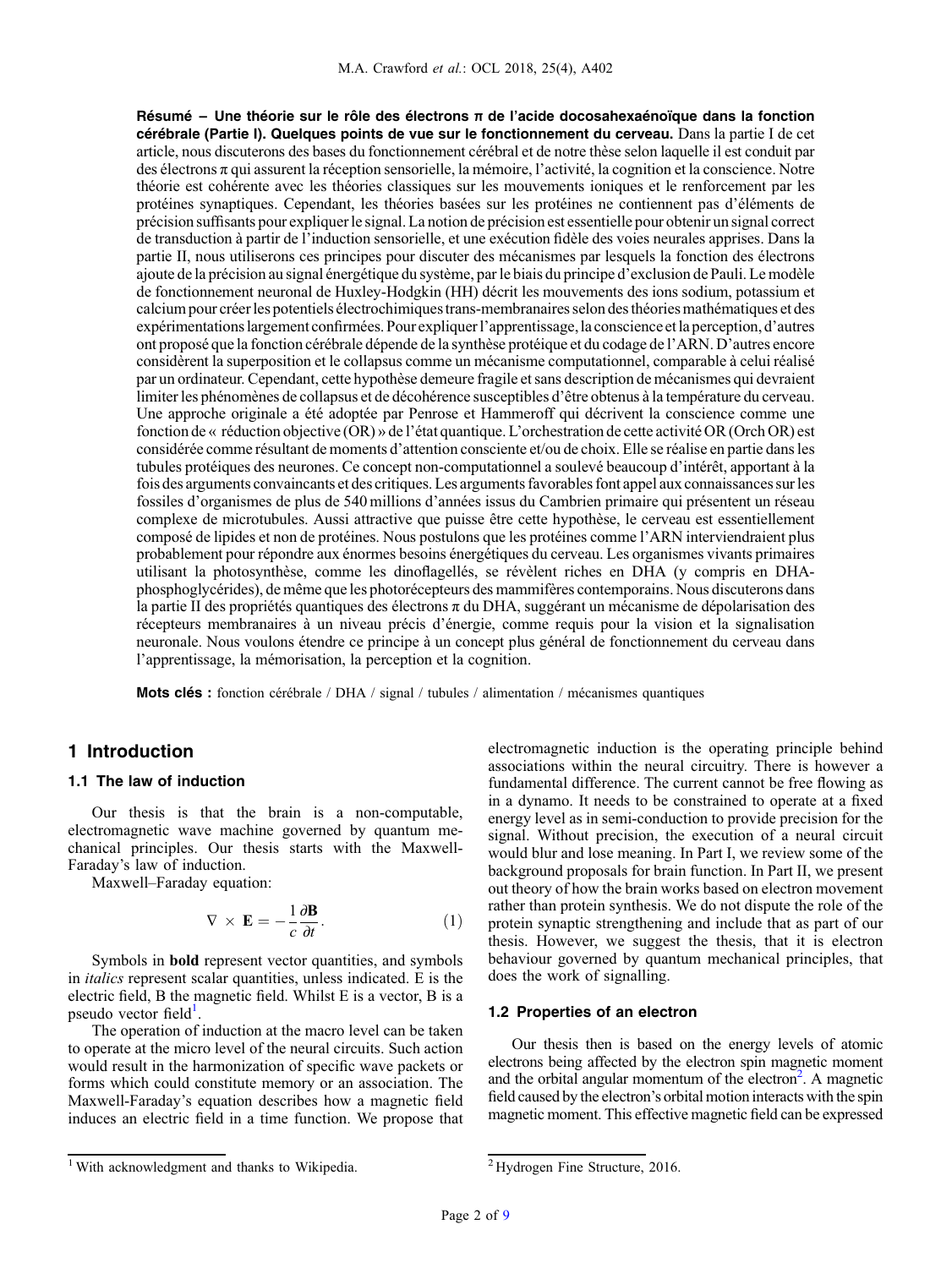in terms of the electron orbital angular momentum. The interaction energy is that of a magnetic dipole in a magnetic field:

$$
E = \overrightarrow{\mu} \cdot \overrightarrow{B}, \qquad (2)
$$

where E is the energy,  $\mu$  is from the electron spin and B from the orbital motion.

The classical magnetic field in the electron frame<sup>3</sup> of reference arising from the orbital motion is:

$$
B = \frac{\mu_0 Z e v}{4\pi r^2}.
$$
 (3)

The spin-orbit interaction is also a magnetic interaction, but with the magnetic field generated by the orbital motion of an electron within the atom itself. It has been described as an "internal Zeeman effect"<sup>4</sup>. This Zeeman effect describes the phenomenon when the magnetic fields are small enough that the orbital and spin angular momenta can be considered as coupled.

The energy of an electron can be calculated from:

$$
E = -13.6ev/n2.
$$
 (4)

Hydrogen and carbon are the two commonest elements in biology. In classical chemistry, electrons are considered to be in orbit around the positive nuclei. Two carbons are joined by sharing a pair of electrons to form a sigma bond. Hydrogen is joined to carbon by sharing one electron. Two adjacent carbons can share a second pair of electrons with the two outer orbitals overlapping making a double bond around both carbon atoms. These are the  $\pi$ electrons, each of which has different quantum properties.

The Pauli Exclusion Principle states that no two electrons in the same orbit can have the same values of the four quantum numbers: n, the principal quantum number,  $\ell$ , the angular momentum quantum number,  $m\ell$ , the magnetic quantum number, and ms, the spin quantum number.

In some respects, electrons, which are fermions, may be considered as identical. To solve their so-called identity we need to use a linear combination of the two possibilities. However, it is not possible to determine which electron is in which state. The wave function for the state in which both states "a" and "b" are occupied by the electrons can be written ([HyperPhysics, 2016\)](#page-6-0) for an electron:

$$
\Psi = \Psi_1(a)\Psi_2(b) - \Psi_1(b)\Psi_2(a),\tag{5}
$$

where  $\Psi$  is the probability that both states are occupied by electrons 1 and 2.

We will come this non-identity when we come to discuss the electron flow in the exercise of the brain.

The confinement of an electron in a box requires energy, the smaller the box the greater the energy. High energy scattering from electrons shows no "size" of the electron down to a resolution of about  $10^{-3}$  fermis, and at that size a preposterously high spin rate of some  $10^{32}$  radian/s would be required to match the observed angular momentum ([Hyper-](#page-6-0)[Physics, 2016](#page-6-0)). It is like dealing with ghosts which is another way of looking at the Heisenberg Uncertainty Principle.

In Part II, we will speculate that it is the unique quantum mechanical property of the  $\pi$ -electrons to act as electromagnetic waves governed by the Heisenberg Uncertainly and Pauli Exclusion Principles, which are the basis of information storage, memory, recall and perception.

We will suggest that Clarke-Maxwell induction provides the means for communication in the brain. The Clarke Maxwell induction would at the atomic level of neural function be expressed as harmonic relationships between different parts of say a memory.

We also suggest that the precision so essential to faithful neural translation of photoreception, memory and recall is based on the Pauli Exclusion Principle which governs the waves of electromagnetic current flow.

We by no means claim to have all the answers and feel weak in the face of the principles that are operating to provide us with our memories and recall–never mind perception. We put this thesis forward in the hope that others may find something of interest here worth further exploration.

# 2 Various concepts in quantum mechanics and brain function

## 2.1 Functionalist methodologies

The suggestion that brain function is dependent on quantum mechanical considerations is not new ([Nanopoulos, 1995;](#page-6-0) [Walker, 2000](#page-7-0); [Mould, 2003](#page-6-0); Conte et al.[, 2009;](#page-6-0) [Hameroff and](#page-6-0) [Penrose, 2014b](#page-6-0)). Quantum calculation has been described as dependent on superposed states executing different calculations at the same time, in parallel, as per quantum direct superposition ([Benioff, 1982](#page-6-0); [Feynman, 1986](#page-6-0); [Deutsch and Jozsa, 1992](#page-6-0)). On a basic level, quantum processing is equipped for particular applications past the scope of established computation [\(Shor,](#page-7-0) [1994](#page-7-0)). Various innovative frameworks attempting to understand these propositions have been recommended and assessed as principles for quantum computers (e.g., caught particles, electron turns, quantum dabs, atomic twists (see Table 1 in [Bennett, 1995](#page-6-0)). The primary hindrance to acknowledgment of quantum calculation is the issue of interfacing to the framework (info, yield) while additionally shielding the quantum state from natural decoherence at the warm temperatures of the brain. In these systems, the brain is conceived as operating as a computable machine except for Hammerhoff and Penrose who consider brain function to operate in a non-computable manner.

The workings of the human personality have been generally portrayed as analogies of contemporary data innovation. For sure baffling elements of cognizance have as of now prompted recommendations for quantum processing in the mind to mimic brain fufunction.

Commonly, attempts have been made to clarify awareness as a property ofthe PCin for example: functionalism, reductionism, physicality, realism and mathematical calculations [\(Churchland,](#page-6-0) [1986](#page-6-0); [Dennett, 1991](#page-6-0); [Churchland and Sejnowski, 1992](#page-6-0)). The present driving possibility for a PC like "neural connect" of awareness includes neuronal circuits wavering synchronously in thalamus and the cerebral cortex. Higher recurrence motions (on the whole known as "rational 40 Hz") are proposed to integrate cognizant experience ([Crick and Koch, 1990;](#page-6-0) Joliot et al.[, 1994;](#page-6-0) [Gray, 1998](#page-6-0); [Walker, 2000\)](#page-7-0). The ideas on localization vary, for instance with reference to whether initiation begins in the

<sup>3</sup> [http://hyperphysics.phy-astr.gsu.edu/hbase/quantum/hyd](http://hyperphysics.phy-astr.gsu.edu/hbase/quantum/hydfin.html#c4)fin. [html#c4.](http://hyperphysics.phy-astr.gsu.edu/hbase/quantum/hydfin.html#c4)<br><sup>4</sup> When atomic spectral lines are split by the application of an external

magnetic field, it is called the Zeeman effect.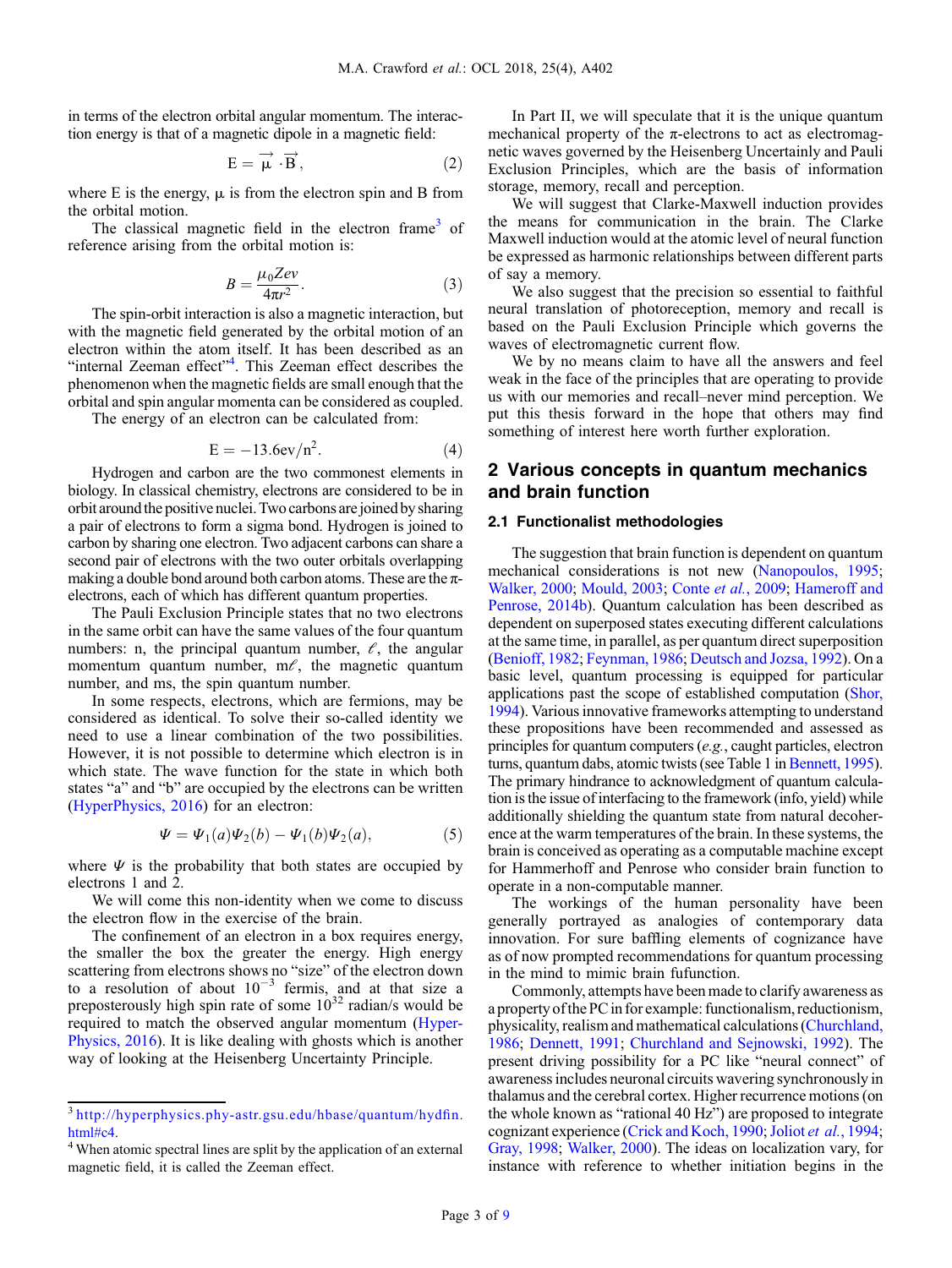thalamus or the cortex. None the less, "thalamo-cortical 40 Hz" remains as a dominant perspective of the neural-level substrate for cognizance.

How then, do neural firings lead to musings and emotions and consciousness? Customary ("functionalist") methodologies miss the mark on the mind's confounding components by considering only one or two states. The many states of brain function include:

- the nature of subjective experience, or qualia, our "inward life" [\(Nagel, 1974;](#page-6-0) [Chalmers, 1996\)](#page-6-0);
- "coupling" of spatially circulated exercises into unitary articles in vision and a reasonable feeling of "self";
- movement from pre-cognizant handling to awareness;
- non-calculability [\(Penrose, 1989,](#page-7-0) [994](#page-7-0), [1997\)](#page-7-0);
- unrestrained choice free will;
- precision of the signal.

Functionalist approaches by and large expect that cognizant experience shows up as a novel property at a basic level of computational multifaceted nature. At first glance this would appear to manage issues 1 and 3, however a cognizant limit has not been distinguished nor anticipated.

To address these issues, different propositions have been recommended in which naturally visible quantum marvels are associated with the cerebrum's known neural action. For the issue of unitary tying, [Marshall \(1989\)](#page-6-0) recommended that rational quantum states known as Bose-Einstein buildup occurred among neural proteins. James Di Carlo et al. consider recognition, for example, is consequent on a computational algorithm which

"is solved in the brain *via* a cascade of reflexive, largely feedforward computations that culminate in a powerful neuronal representation in the inferior temporal cortex. However, the algorithm that produces this solution remains little-understood." ([DiCarlo](#page-6-0) et al., 2012).

The matter has been pursued enthusiastically in primates and rats and progress has been recently reviewed by Davide Zoccolan [\(Zoccolan, 2015](#page-7-0)).

These computational avenues can be independent of whether or not the mechanism is protein based or something else. They basically involve PC like computation. However, the use of neural proteins in one form or another has been commonly promoted ([Penrose, 1987;](#page-7-0) [Bohm and Hiley, 1993](#page-6-0); [Jibu and Yasue, 1995\)](#page-6-0). This focus on protein in the brain is in our view wrong as it has little to offer to solve the critical "precision problem" to which we shall refer later.

#### 2.2 The orch/or concept of Penrose and Hammerhoff

Mainstream theories of brain function essentially consider the mechanism of consciousness and brain function to be analogous to computation by a computer [\(Hodgkin and](#page-6-0) [Huxley, 1952](#page-6-0)). Hence, the multibillion EURO investment to simulate brain function based on PC like computations<sup>5</sup>.

By contrast, Penrose and Hammerhoff claim that consciousness and therefore brain function is non-computable. In describing their view it is perhaps best to quote

"consciousness depends on biologically ʻorchestrated' coherent quantum processes in collections of microtubules within brain neurons, that these quantum processes correlate with, and regulate, neuronal synaptic and membrane activity, and that the continuous Schrödinger evolution of each such process terminates in accordance with the specific Diósi–Penrose (DP) scheme of ʻobjective reduction' (ʻOR') of the quantum state. This orchestrated OR activity (ʻOrch OR') is taken to result in moments of conscious awareness and/or choice" [\(Hameroff and Penrose, 2014a\)](#page-6-0).

Objective reductions are events which reconfigure the fine scale of space-time geometry. As described below, modern panpsychists attribute proto-conscious experience to a fundamental property of physical reality. If so, consciousness might involve self-organizing OR events rippling through an experiential medium.

Could OR events be occurring within the brain? If so they would be expected to coincide with best-known neuroscience processes with recognized time scales. The vital degree of spacetime separation supporting Penrose's objective reduction is explained by quantum gravity and the uncertainty principle:

$$
E = hbar\Psi/T, \tag{6}
$$

where E is the gravitational self-energy of the superposed mass (uprooted from itself by e.g. the breadth of its nuclear cores), hbar is Planck's constant and T is the rationality time until OR self-collapse.

Plank distance  $\approx 10^{-35}$  M

Plank Time  $\approx 10^{-43}$  sec

The span of a segregated superposed framework is subsequently identified, either/or with the time allotment until self-collapse. Vast superposed frameworks (e.g., Schrödinger's legendary cat in a box) would self-collapse (OR) in just 1037 sec; a segregated superposed iota would OR strictly after 106 years! In the event that an OR occasion happens in the cerebrum, coupled to known neurophysiology, we can gauge that T for a cognizant OR occasion may be in a reach from  $10^{500}$  milliseconds (msec). This extent covers neurophysiological events, for example, 25 msec "intelligible 40 Hz", 100 msec EEG rhythms, and Libet'[s \(1979\)](#page-6-0) 500 msec tactile discernments. Then again occasions coupled to around 100 msec events would require a couple of nanograms of superposed mass: energy being equivalent to mass.

$$
E = hbar/t.
$$
 (7)

Penrose and Hammerhoff side with quantum mechanical processes in proteins tubules and consider the process of consciousness to be non-computable. If thought processes were computational then the EU computer simulation itself, if successful, would have consciousness. Penrose comments in his talk that ethically, you would then have to ask it if you could turn it off! They also concede that whatever physical action is taking place is beyond present day physics.

These ideas have not escaped strong criticism from the computational people to which Hammerhoff and Penrose

<sup>5</sup> Horizon 2020 is the largest EU Research and Innovation programme to date, with almost EUR 80 billion of funding available over seven years (2014–2020). This programme implements FET Flagships, such as the Human Brain Project. These are long-term, large-scale research initiatives aiming to solve ambitious challenges.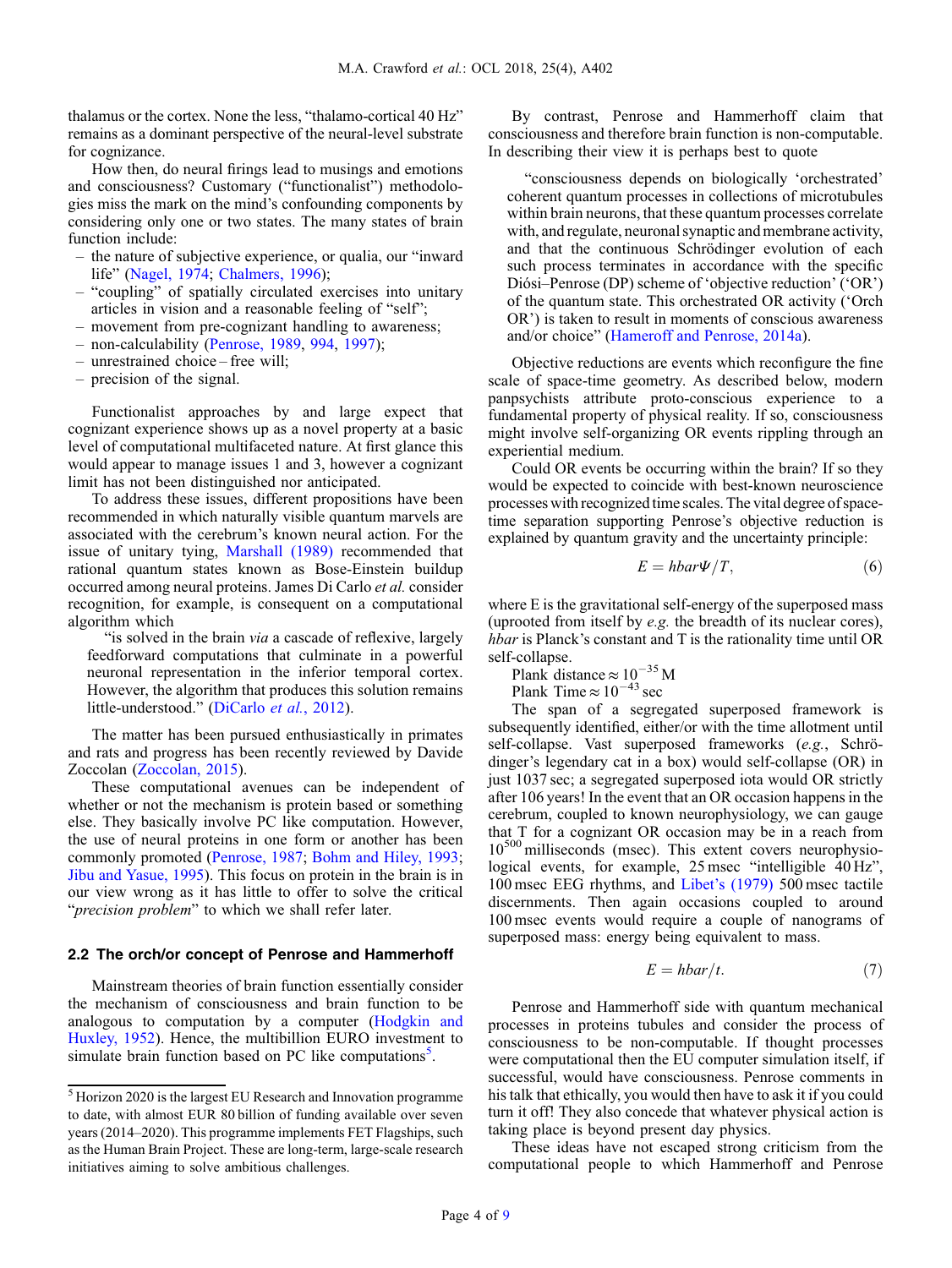wrote a spirited reply ([Hameroff and Penrose, 2014b\)](#page-6-0). Sir Roger Penrose presented his hypothesis "Consciousness and the Foundations of Physics", delivered at the Ian Ramsey Centre – Humane Philosophy Project 2014–2015 Seminar on the 15th May, 2015, chaired by Ralph Weir, Alister McGrath and Mikolaj Slawkowski-Rode ([Penrose, 2015](#page-7-0)).

Awareness and consciousness are fundamental properties of the nervous system. If this is correct then to simulate consciousness in a computable manner should be a small and simple matter. The honeybee has only a tiny number of neurons, but which enable it to achieve significant feats of learning, communication, co-operation, group self-identity and navigation. They are conscious of the apparent movement of the sun. In communicating the new-found location of nectar, they offset their information transmission (a dance) to cater for the movement of the hive in relation to the position of the sun. If such consciences, learning and communication process can be conducted by such a small number of neurons, then it should not require investment in hyper- super-computers. This example suggests to us along with Penrose that there is a physics at work which we have yet to fathom and understand "What physics is it?" he asks $<sup>6</sup>$ .</sup>

Our thesis is similar to that of Penrose and Hammerhoff except instead of using protein tubules we use the electromagnetic properties of the synaptic membrane lipids. Lipids constitute the bulk of the brain, not protein. Moreover, our proposition deals with the signal, precision problem as we will discuss.

#### 2.4 Recent thoughts

Quantum physicist, John Hagelin, moves into a completely different perspective of transcendental meditation ([Hagelin,](#page-6-0) [2014](#page-6-0)). He describes quantum mechanics as many different wave functions operating in the brain in terms of many vibrational frequencies each with a different energy. Different energy means different mass. Therefore with different amounts of mass, one acts like gravity, another light, another an electron. Hence, consciousness is a unified field containing nature's code and a pathway to access consciousness comes through transcendental meditation. In that he makes use of Samadhi meditative state Alpha (8–10Hz), he likens physics to philosophies such as Vaikhari is similar to classical physics, quantum mechanics to Madhyama, and quantum field theory to Pashyanti

Whilst discussing the world of the very small in quantum mechanical terms, his approach may seem outlandish to some as it sheds no light on the mechanism whereby consciousness is achieved. Nonetheless, it reflects the quantum world where actually, so little is fixed. An atom is not surrounded by a wall. A row or cluster of atoms have no walls between them or at the edge of the cluster. Yet in the larger world, they form a hard mass like iron. When thinking about how the brain might work, we are in the world of small dimensions and so have think in terms of fields and try to imagine how those fields might interact. Hagalin comes close to us by describing the analogy of an elastic band and its great number of vibrational states. He talks of fields having their own vibrational states or tone. These can be seen in the EEG under different condition such as:

- active focus on an issue with high amplitude gamma and the electrical activity telling us that many things are happening. There is seething electrical phenomenon. Regions of the brain talk to each other;
- monitoring function which gives a completely different pattern of electron wave activity;
- in Transcendental Meditation, the electrical activity is again quite different. Here the brain is functioning in an integrated way which you do not see in anaesthesia, deep sleep or under the influence of drugs.

## 3 Are proteins the basis of brain function?

We have previously commented that the above concepts of consciousness and brain function, Hagelin excepted, focus on proteins. These are flexible macromolecules which perform a mixed bag of capacities by changing their conformational shape. Such capacities incorporate muscle development and function, layer termination by means of openings and closings of ion and particle channels, sub-atomic tying, receptor function, catalysis and digestion and indeed recognition of chemicals.

Single proteins are orchestrated as chains of several amino acids which fold into 3 dimensional compliance. The exact way of collapsing for every protein relies on upon attractive and repellent powers among its different amino acid regions that evolved to be fit for purpose [\(Baldwin, 1994\)](#page-6-0). One idea, is that a protein collapsing is a quantum calculation.

In an aqueous medium, the fundamental main thrust in protein collapse happens as uncharged non-polar gatherings of specific amino acids join together and evade water. Repulsed by dissolvable water, "hydrophobic" non-polar gatherings draw into one another (by van der Waals forces) and cover themselves inside the protein. Accordingly, intra-protein hydrophobic pockets occur. Volumes of the pockets (∼400 cubic angstroms, or 0.4 cubic nanometers) are approximately 1/30 to 1/250 the aggregate volume of an individual protein. The physical properties of the region are somewhat similar to olive oil. This process leaves the maximum number of watersoluble amino acids in contact with the surrounding water. However, least researched is the converse of the lipophilic proteins behaving much the same but opposite way to make contact and live with the membrane lipids.

Proteins and indeed lipids in a living state are in continuous dynamic motion. These movements include aggregate activities of different intra-protein exercises (e.g., hydrogen bond adjustments, dipole motions, van der Waals powers). They have the potential to generate ionic interactions and hydrogen bonding. There are many dipole moments within a protein and cooperation between dipoles offers interesting electrical properties utilized for example in the electron transfer system for energy production in mitochondria.

Most detailed molecular structure has been determined by x-ray crystallography for proteins. Cell membranes however contain lipophilic proteins that are almost impossible to extract in a manner which allows x-ray crystallography to describe their properties in a living cell.

<sup>6</sup> See also Hammerhoff on the same subject: [https://www.youtube.](https://www.youtube.com/watch?v=1d5RetvkkuQ) [com/watch?v=1d5RetvkkuQ](https://www.youtube.com/watch?v=1d5RetvkkuQ) Hammerhoff TED Lecture.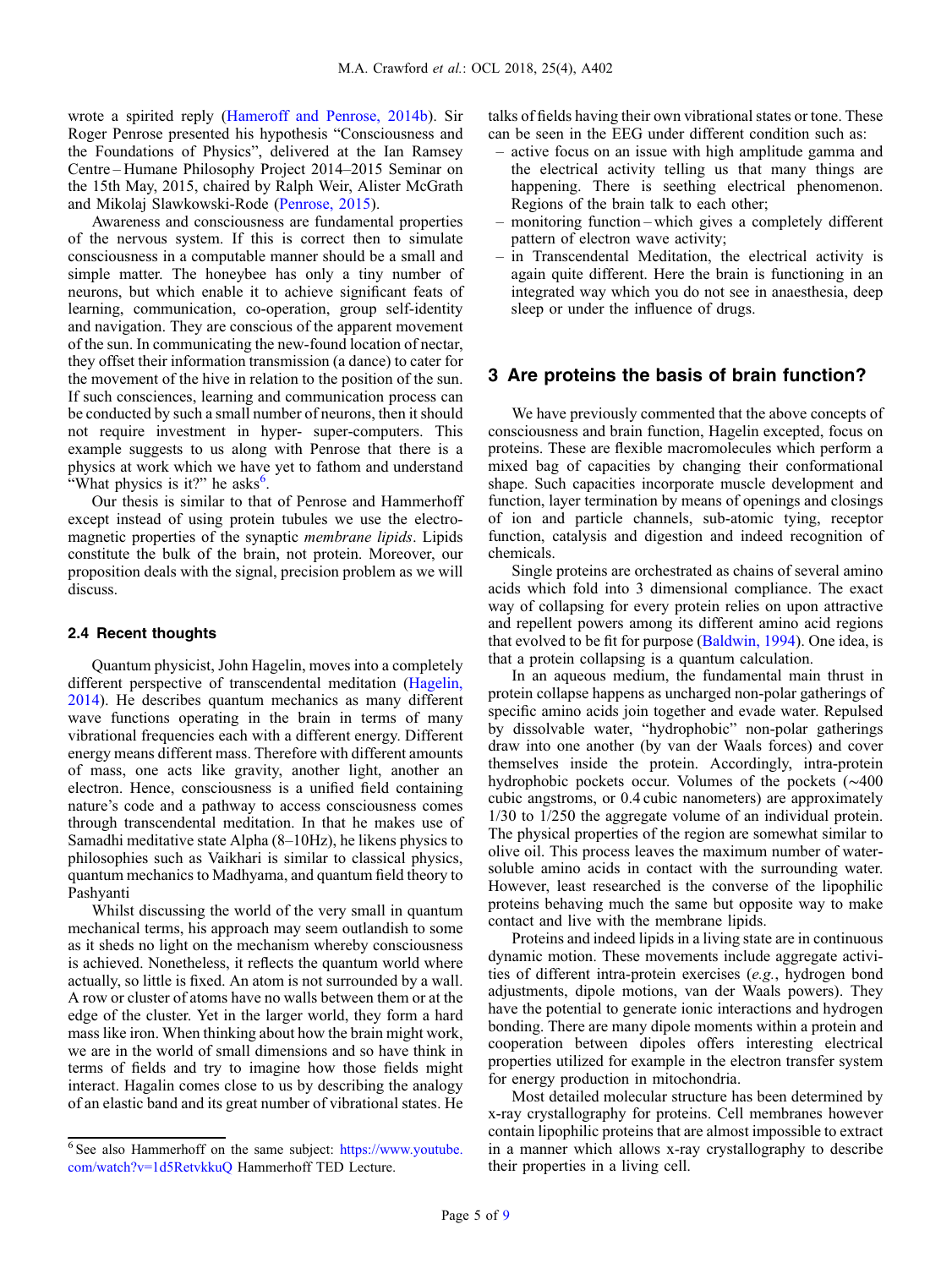Here for a start is a major unknown, especially as the brain is a lipid rich organ. The question is could the neuron proteins constitute neural function learning, recognition, random thoughts, dreams, perception and cognition when they have to sub-serve, ion movement, transport substrates, defend against peroxidation and especially provide the great energy production needed to push ions against concentration gradients, maintain myelin sheaths and dendrite/synapse integrity and much else involved in the material of brain maintenance? The adult brain uses 20% of the body's total energy use although it only is 2% of the body mass. Even more surprisingly, much of the 2% weight that accounts for the brain comes from non-metabolically active systems such as the myelin sheaths. The actual oxygen/energy use by the metabolically active components must be huge.

The significance of the hydrophobic/lipophilic attributes of neural proteins is thought to be behind the anaesthetic properties of certain gases. Notably, these reversibly remove cognizance: to all intents and purposes shutting the brain down into an unconscious state.

It is thought that unconsciousness happens through disorienting hydrophobic pockets of neural protein ([Franks](#page-6-0) [and Lieb, 1985](#page-6-0)). Why might one ask are these frail, restricted communications so imperative to protein capacity and cognizance? The answer is, they may not be! The missing feature in the discussion on proteins is not only the lipophilic regions of the protein but the fact that many are intimately tied to membrane lipids. Hence, the impact of anesthetic gases often being lipophilic is just as likely an impact on the signaling membrane lipids as it is on the protein. If the 3-D structure of the protein is affected, then the lipid will also be influenced and vice versa.

## 4 Excitability

Excitability is still a question. The widely-accepted view is the Hodgkin-Huxley formula describing the action potential, polarization and depolarization of impulse transmission. In it, proteins control permeability for Na<sup>+</sup> and K<sup>+</sup>, or Ca<sup>2+</sup>, e.g.  $3Na^{+}:1Ca^{2+}.$ 

However, an alternative to HH model was Goldman's suggestion that the membrane dipole moment controlled ion movement ([Tamagawa and Ikeda, 2017](#page-7-0)). There is also evidence for super-conductivity associated with nerve impulses ([Cope, 1973\)](#page-6-0). To cap it all, chloroform has been shown to increase the capacitance of planar lipid bi-layers ([Fernandez](#page-6-0) et al., 1982). This point highlights our idea that the lipid membrane can act as a capacitor as we will discuss in Part II. It is interesting that docosahexaenoic acid which is a dominant acyl component of the SN2 position of the photoreceptor, synaptic and neuronal cell membranes can be planar. However, the docosapentaenoic acid, a precursor with one less double bond, cannot be made planar ([Crawford](#page-6-0) et al., [1999](#page-6-0)). As far as we know to date, docosapentaenoic acid has never replaced docosahexaenoic acid in the photoreceptor, synapse and neurons throughout the evolution of the eukaryotes [\(Crawford](#page-6-0) et al., 2013).

Chloroform anesthesia amounts to loss of consciousness. The converse, is conduction across the membrane. Consequently, it is just as likely that the removal of cognizance by chloroform and other anesthesia is a function of an unusual, conduction property of membrane lipids which is what we propose.

We do not dispute the HH model as there must be a system for generating potential differences to activate electrons. At the same time, it is difficult to imagine that the electrons pay no attention to the substantial potential differences created by the HH model. Moreover, electrons can do much more and many times faster than migrating potassium, calcium or especially, sodium ions with their large shell of water of hydration.

We suggest the job of the proteins is their known function in energy production, protection from peroxidation and the tying of lipids in the membranes. Note the very high concentration of mitochondria in the cell body of the photoreceptor! In contrast, the bulk of the brain is a highly specialized fat – some 60%. Our thesis is that learning, recall, recognition, random thoughts, dreams, perception and cognition are functions of the  $\pi$ -electrons of these highly specialized neural lipids which are served by the proteins.

## 5 The need for precision of the signal

Protein strengthening of the synapse is now accepted as the explanation for memory based on good evidence. By itself, enhancing protein synthesis is well documented but it does not appear a priori to confer precision to the signal. That precision is essential can be seen by considering a situation in which two photoreceptors respond differently to the same incoming wavelength. The effect would be a blur. Studies with single photons have provided evidence that the energy output is quantized: "At wavelengths between 420 and 700 nm, the quantal event was invariant in size": it is the same regardless of the energy input from the photon [\(Baylor](#page-6-0) et al., 1979). That is, there is high degree of precision involved in the sensory input for vision. Lack of precision would mean lack of visual acuity. Interestingly, experiments aimed at depleting the DHA content of the photoreceptor and the brain result in alteration of electrical activity ([Benolken](#page-6-0) et al., 1973) and loss of visual acuity ([Neuringer](#page-6-0) et al., 1986). These studies include trials in preterm and term infants fed formula with and without DHA (Birch et al.[, 2010\)](#page-6-0).

Similarly, it can be argued that high precision is required for the memory recall and execution of neural pathways. Ifthere was no precision in the signal transmission, then the signal could wander, distorting the memory. It is difficult to understand how protein enhancement onits own ofthe synapses could provide for this high degree of precision required. In Part II, we will explore a concept whereby precision is guaranteed if the  $\pi$ -electrons are responsible for the signaling.

## 6 Conclusion Part I

In summary: we suggest there are three major problems in theories based on neuronal proteins:

- the primary job of the proteins in the brain is to provide for the phenomenal amount of energy required;
- the major structural component of the brain is lipid not protein;
- there is no explanation for the almost absolute precision required for visual acuity and truthfulness of recall or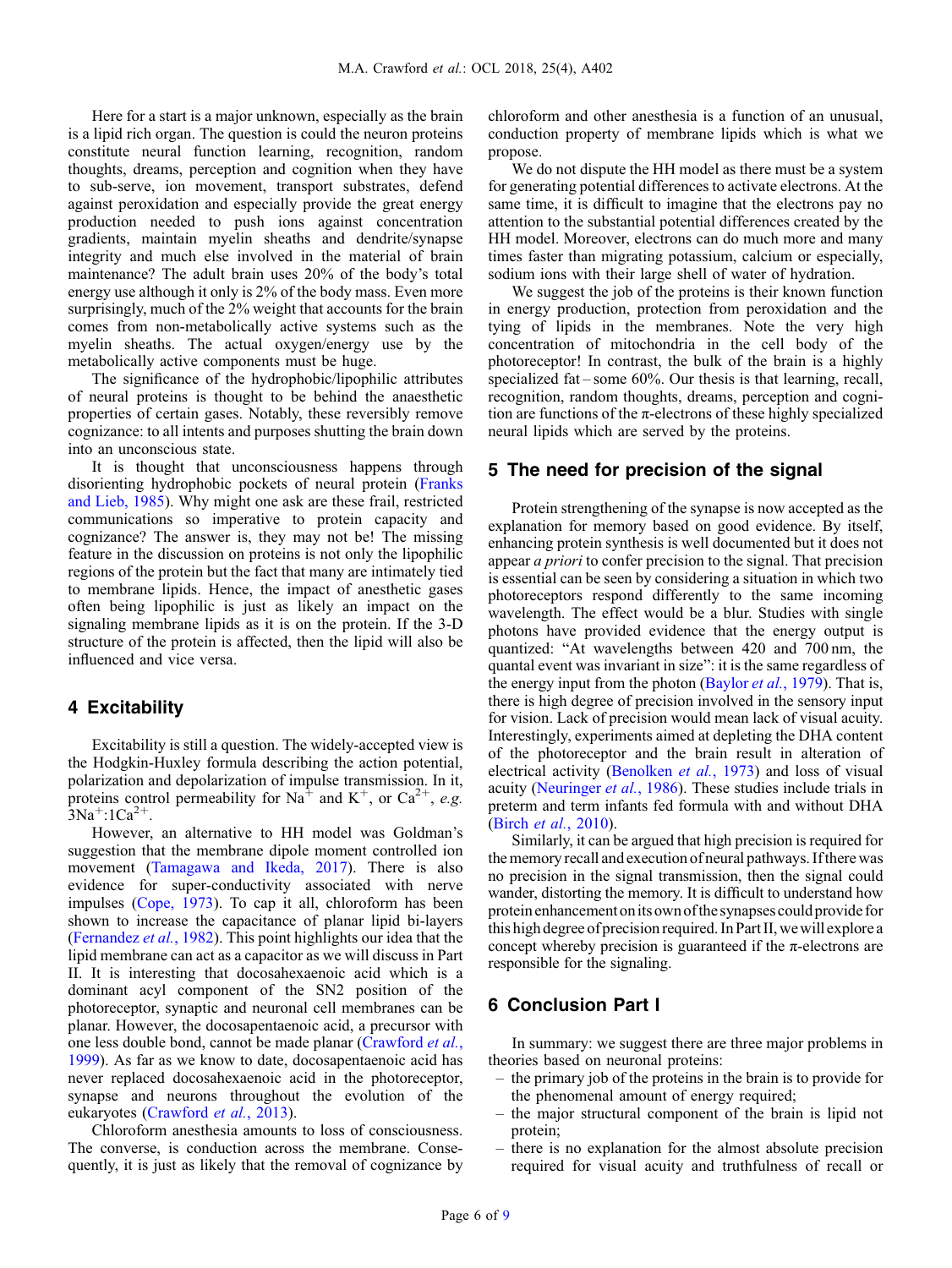<span id="page-6-0"></span>exercise of a neural pathway to be found in theories based on proteins. Yet absolute precision is essential to brain signaling otherwise the signal would be blurred and acuity lost.

In the second part, we will put forward a thesis based on the special quantum mechanical properties of the lipid  $\pi$ -electrons, which we shall explain can provide for the absolute precision required for photoreception, memory and consciousness.

Acknowledgements. We wish to express our appreciation for financial support underpinning the observations on DHA from the Mother and Child Foundation, the Waterloo Foundation, and from the late Professor Letten F Saugstad for her constant questioning of what DHA was doing in the brain, together with support from her Letten Foundation, as well as the late Professor Cedric Hassall FRS for his mentoring. We thank Wellohi for finance to help in the writing of this paper and Samuel Levine for his prompting and encouragement. We also thank The Société Française pour l'Étude des Lipides, Bernadette Delplanque and her colleagues for continuing support for lipid research and the Medale Chevreul.

### References

- Baldwin RL. 1994. Protein-folding-matching speed and stability. Nature 369(6477): 183–184.
- Barenco A, Bennett CH, Cleve R, et al. 1995. Elementary gates for quantum computation. Phys Rev A 52(5): 3457.
- Baylor DA, Lamb TD, Yau KW. 1979. Responses of retinal rods to single photons. *J Physiol* 288(1): 613–634.
- Benioff P. 1982. Quantum mechanical Hamiltonian models of Turing machines. *J Stat Phys* 9(3): 515–546.
- Bennett CH. 1995. Quantum information and computation. Phys Today 48(10): 24–31.
- Benolken RM, Anderson RE, Wheeler TG. 1973. Membrane fatty acids associated with the electrical response in visual excitation. Science 182(118): 1253–1254.
- Birch EE, Carlson SE, Hoffman DR, et al. 2010. The DIAMOND (DHA Intake And Measurement Of Neural Development) Study: a double-masked, randomized controlled clinical trial of the maturation of infant visual acuity as a function of the dietary level of docosahexaenoic acid. Am J Clin Nutr 91(4): 848–859.
- Bohm D, Hiley BJ. 1993. The undevided universe: an ontological interpretation of quantum mechanics. London and New York: Routledge.
- Chalmers DJ. 1996. The conscious mind: In search of a fundamental theory. Oxford (UK): Oxford University Press.
- Churchland PS. 1986. Neurophilosophy: toward a unifiedscience of the mind-brain. MA (USA): MIT Press Cambridge.
- Churchland PS, Sejnowski TJ. 1992. The computational brain. Cambridge, MA: MIT Press, 544 p. vol. 29, pp. 1665–1674.
- Conte E, Khrennikov AY, Todarello O, Federici A, Mendolicchio L, Zbilut JP. 2009. Mental states follow quantum mechanics during perception and cognition of ambiguous figures. Open Syst Inf Dyn 16(01): 85–100.
- Cope FW. 1973. Enhancement by high electric fields of superconduction in organic and biological solids at room temperature and a role in nerve conduction? Physiol Chem Phys 6(5): 405–410.
- Crawford MA, Bloom M, Broadhurst CL, et al. 1999. Evidence for the unique function of docosahexaenoic acid during the evolution of the modern hominid brain. Lipids 34: S39–S47.
- Crawford MA, Broadhurst CL, Guest M, et al. 2013. A quantum theory for the irreplaceable role of docosahexaenoic acid in neural cell signalling throughout evolution. Prostaglandins Leukot Essent Fatty Acids (PLEFA) 88(1): 5–13. Doi: [10.1016/](https://doi.org/10.1016/j.plefa.2012.08.005) [j.plefa.2012.08.005](https://doi.org/10.1016/j.plefa.2012.08.005). PMID: 23206328.
- Crick F, Koch C. 1990. Towards a neurobiological theory of consciousness. In: Seminars in the Neurosciences. Saunders Scientific Publications, vol. 2, pp. 263–275.
- Dennett DC. 1991. Consciousness Explained. Boston: Little, Brown and Co.
- Deutsch D, Jozsa R. 1992. Rapid solution of problems by quantum computation. In: Proceedings of the Royal Society of London A: Mathematical, Physical and Engineering Sciences Dec 8. The Royal Society, vol. 439, no. 1907, pp. 553–558.
- DiCarlo JJ, Zoccolan D, Rust NC. 2012. How does the brain solve visual object recognition? Neuron 73(3): 415–434.
- Fernandez JM, Bezanilla F, Taylor RE. 1982. Effect of chloroform on charge movement in the nerve membrane. Nature 297(5862): 150–152.
- Feynman RP. 1986. Quantum mechanical computers. Found Phys 16 (6): 507–531.
- Franks NP, Lieb WR. 1985. Mapping of general anaesthetic target sites provides a molecular basis for cutoff effects. Nature 316 (6026): 349–351.
- Gray JA. 1998. Creeping up on the hard question of consciousness. Toward a Science of Consciousness II – The Second Tucson Discussions and Debates. In: Hameroff S, Kaszniak A, Scott A, eds. MA (USA): MIT Press Cambridge, pp. 279–291.
- Hagelin J. 2014. Consciousness, a quantum physics perspective. Available from: [https://www.youtube.com/watch?v=RJ4Uv-](https://www.youtube.com/watch?v=RJ4Uv-5_3VM)[5\\_3VM](https://www.youtube.com/watch?v=RJ4Uv-5_3VM), [Accessed 7th October 2017].
- Hameroff S, Penrose R. 2014a. Consciousness in the universe: A review of the 'Orch OR' theory. Phys Life Rev 11(1): 39–78. Doi: [10.1016/j.plrev.2013.08.002.](https://doi.org/10.1016/j.plrev.2013.08.002) Epub 2013 Aug 20.
- Hameroff S, Penrose R. 2014b. Reply to seven commentaries on "Consciousness in the universe: Review of the 'Orch OR'theory". Phys Life Rev 11(1): 94–100.
- Hodgkin AL, Huxley AF. 1952. A quantitative description of membrane current and its application to conduction and excitation in nerve. J Physiol 117(4): 500–544.
- HyperPhysics, 2016. Hydrogen Fine Structure. Available from [http://](http://hyperphysics.phyastr.gsu.edu/hbase/quantum/hydfin.html#c1) [hyperphysics.phyastr.gsu.edu/hbase/quantum/hyd](http://hyperphysics.phyastr.gsu.edu/hbase/quantum/hydfin.html#c1)fin.html#c1.
- Jibu M, Yasue K. 1995. Quantum brain dynamics and consciousness: an introduction. Amsterdam (Netherlands): John Benjamins Publishing.
- Joliot M, Ribary U, Llinas R. 1994. Human oscillatory brain activity near 40 Hz coexists with cognitive temporal binding. Proc Natl Acad Sci U S A 91(24): 11748–11751.
- Libet B. 1979. Subjective Referral of the timing for a conscious sensor experience: a functional role for the somatosensory specific projection system in man. Brain 194: 191–222.
- Marshall IN. 1989. Consciousness and Bose-Einstein condensates. New Ideas Psychol 7(1): 73–83.

- Nagel T. 1974 What is it like to be a bat? Philos Rev 83(4): 435–450.
- Nanopoulos D. 1995. Theory of brain function, quantum mechanics and superstrings. Available from [https://arxiv.org/pdf/hep-ph/](https://arxiv.org/pdf/hep-ph/9505374.pdf) [9505374.pdf](https://arxiv.org/pdf/hep-ph/9505374.pdf) (last consult: 29/06/2017).
- Neuringer M, Connor WE, Lin DS, Barstad L, Luck S. 1986. Biochemical and functional effects of prenatal and postnatal  $\omega$

Mould RA. 2003. Quantum brain states. Found Phys 33(4): 591–612.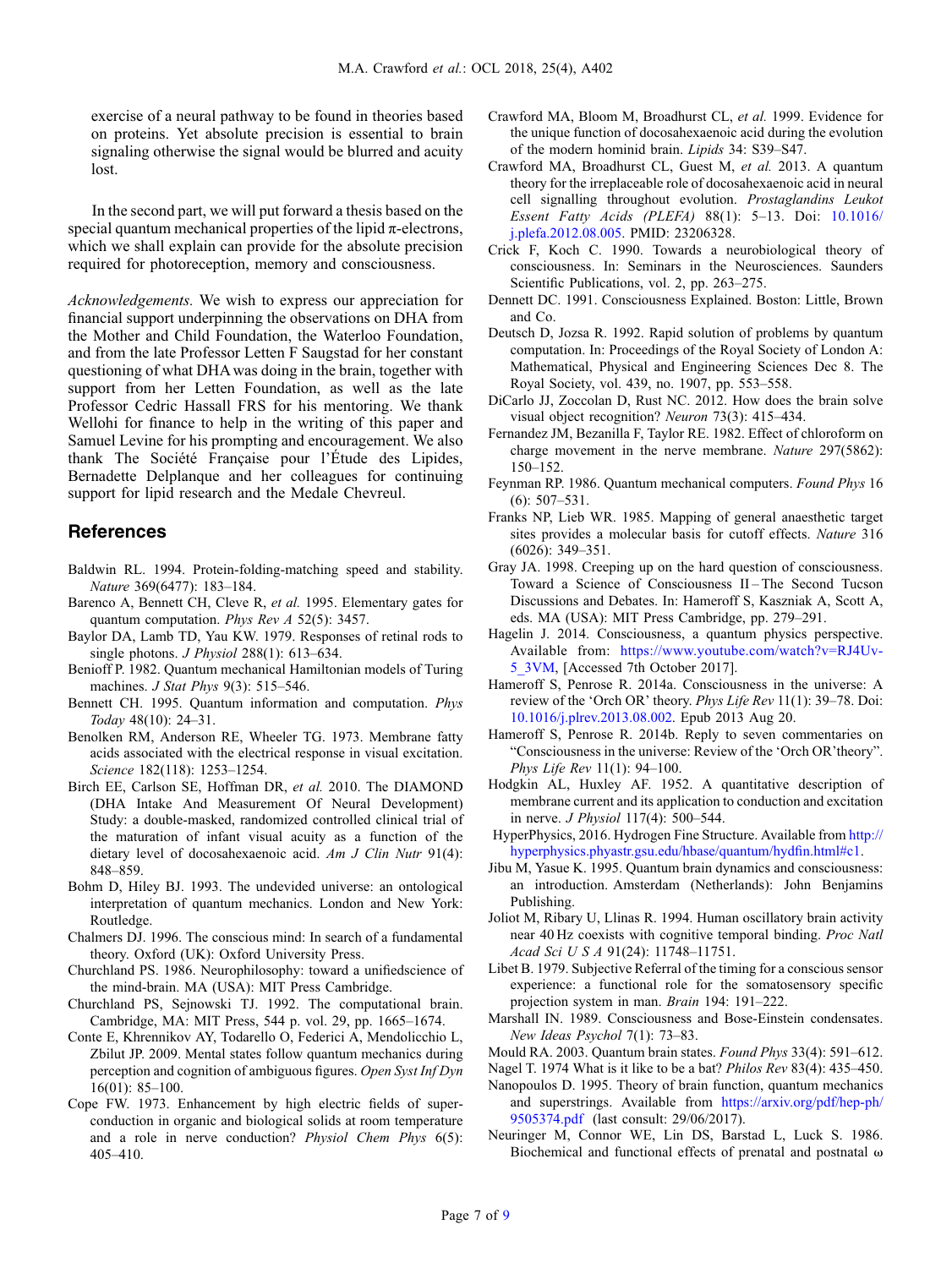<span id="page-7-0"></span>3 fatty acid deficiency on retina and brain in rhesus monkeys. Proc Natl Acad Sci U S A 83(11): 4021–4025.

- Penrose R. 1987. Newton, quantum theory and reality. Three hundred years of gravitation. Cambridge (UK): Cambridge University Press pp. 17–49.
- Penrose R. 1989. The Emperor's New Mind: concerning computers, brains and the laws of physics. Oxford: Oxford University Press.
- Penrose R. 1994. Shadows of the Mind: an approach to the missing science of consciousness. Oxford: Oxford University Press.
- Penrose R. 1997. On understanding understanding. Int Stud Philos Sci 11(1): 7–20.
- Penrose R. 2015. "Consciousness and the foundations of physics". Available from: [https://www.youtube.com/watch?v=eJjyd](https://www.youtube.com/watch?v=eJjydSLEVlU) [SLEVlU,](https://www.youtube.com/watch?v=eJjydSLEVlU) [Accessed 7th October 2017].
- Shor PW. 1994. Polynomial time algorithms for discrete logarithms and factoring on a quantum computer. In: International Algorithmic Number Theory Symposium May 6. Berlin, Heidelberg: Springer, pp. 289–289.
- Tamagawa H, Ikeda K. 2017. Generation of membrane potential beyond the conceptual range of Donnan theory and Goldman-Hodgkin-Katz equation. J Biol Phys. Doi: [10.1007/](https://doi.org/10.1007/s10867-017-9454-7) [s10867-017-9454-7](https://doi.org/10.1007/s10867-017-9454-7).
- Walker EH. 2000. The physics of consciousness. Cambridge: Perseus Publising, Mass, pp. 215–267.
- Zoccolan D. 2015. Invariant visual object recognition and shape processing in rats. Behav Brain Res 285: 10–33.

# Further readings

Atmanspacher H, Römer H, Walach H. 2002. Weak quantum theory: Complementarity and entanglement in physics and beyond. Found Phys 32(3): 379–406.

Atmanspacher H, Filk T, Römer H. 2006. January. Weak quantum theory: Formal framework and selected applications. In: AIP Conference Proceedings (Vol. 810, No. 1, pp. 34–46). AIP.

Bohr N. 1928. The quantum postulate and the recent development of atomic theory. Available from [http://www.informationphilosopher.](http://www.informationphilosopher.com/solutions/scientists/bohr/quantum_postulate.html) [com/solutions/scientists/bohr/quantum\\_postulate.html](http://www.informationphilosopher.com/solutions/scientists/bohr/quantum_postulate.html) (last consult: 29/06/2017).

Busemeyer JR,Wang Z. 2007.March. Quantum Information Processing Explanation for Interactions between Inferences and Decisions. In: AAAI Spring Symposium: Quantum Interaction (pp. 91–97).

Caulfield HJ, Shamir J. 1989. Wave particle duality considerations in optical computing. App Opt 28(12): 2184–2186.

Conte E, Khrennikov AY, Todarello O, et al. 2009. Mental states follow quantum mechanics during perception and cognition of ambiguous figures. Open Syst Inf Dyn 16(01): 85–100.

Dalla Chiara ML, Giuntini R, Greechie R. 2013. Reasoning in quantum theory: sharp and unsharp quantum logics (Vol. 22). Berlin (Germany): Springer Science & Business Media.

Davies PC. 2004. Does quantum mechanics play a non-trivial role in life? Biosyst 78(1–3): 69–79.

Davies PC. 2004. Quantum fluctuations and life. In: Noise and Information in Nanoelectronics, Sensors, and Standards II (Vol. 5472, pp. 1–11). International Society for Optics and Photonics.

Deli E. 2017. Consciousness, a Cosmic Phenomenon – A Hypothesis. Sci GOD J 8(1): 24-42.

Di Biase F. 2016. Brain and Cosmos. The unified field of consciousness. Available from [https://www.researchgate.net/pro](https://www.researchgate.net/profile/Francisco_Di_Biase3/publication/309548333_The_Unified_Field_of_Consciousness/links/5816236408aeb720f688060a/The-Unified-Field-of-Consciousness.pdf)file/ Francisco Di Biase3/publication/309548333 The Unified Fiel [d\\_of\\_Consciousness/links/5816236408aeb720f688060a/The-Uni](https://www.researchgate.net/profile/Francisco_Di_Biase3/publication/309548333_The_Unified_Field_of_Consciousness/links/5816236408aeb720f688060a/The-Unified-Field-of-Consciousness.pdf) fi[ed-Field-of-Consciousness.pdf](https://www.researchgate.net/profile/Francisco_Di_Biase3/publication/309548333_The_Unified_Field_of_Consciousness/links/5816236408aeb720f688060a/The-Unified-Field-of-Consciousness.pdf) (last consult: 29/06/2017).

Dowling JP, Milburn J. 2003. Quantum technology: the second quantum revolution. Philos Trans R Soc Lond A Math Phys Eng Sci 361(1809): 1655–1674.

Drieschner M, Görnitz T, von Weizsäcker CF. 1988. Reconstruction of abstract quantum theory. Int J Theor Phys 27(3): 289–306.

Eagle CT. 1991. Steps to a theory of quantum therapy. Music Ther Perspect 9(1): 56–60.

Ellis GF. 2012. On the limits of quantum theory: Contextuality and the quantum – classical cut. Ann Phys 327(7): 1890–1932.

Faye J. 2002. Copenhagen interpretation of quantum mechanics. Available from <https://seop.illc.uva.nl/entries/qm-copenhagen/> (last consult: 29/06/2017).

Gamow G. 1985. Thirty years that shook physics: The story of quantum theory. Massachusetts (US): Courier Corporation.

Giuliani G, Vignale G. 2005. Quantum theory of the electron liquid. Cambridge (UK): Cambridge university press.

Hagan S, Hameroff SR, Tuszyński JA. 2002. Quantum computation in brain microtubules: Decoherence and biological feasibility. Phys Rev E 65(6): 061901.

Haldane JBS. 1934. Quantum mechanics as a basis for philosophy. Philos Sci 1(1): 78–98.

Harris KD, Shepherd GMG. 2015. The neocortical circuit: themes and variations. Nat Neurosci 18(2): 170–181. Doi: [10.1038/nn.3917](https://doi.org/10.1038/nn.3917).

Jahn RG, Dunne BJ. 1986. On the quantum mechanics of consciousness, with application to anomalous phenomena. Found Phys 16(8): 721–772.

Joos E, Zeh HD, Kiefer C, Giulini DJ, et al. 2013. Decoherence and the appearance of a classical world in quantum theory. Berlin (Germany): Springer Science & Business Media.

Krishnamurthy EV, Krishnamurthy V. 2001. Quantum field theory and computational paradigms. Int  $J$  Mod Phys  $C$  12(08): 1179–1205.

Li D, Du Y. 2007. Artificial intelligence with uncertainty. Boca Raton (USA): CRC press.

Margenau H. 1950. The nature of physical reality: A philosophy of modern physics. Woodbridge (US): Ox Bow Press.

McEvoy JP, Zarate O. 2014. Introducing quantum theory: A graphic guide. London (UK): Icon Books Ltd.

Mitin VV, Kochelap V, Stroscio MA. 1999. Quantum heterostructures: microelectronics and optoelectronics. Cambridge (UK): Cambridge University Press.

Moreira C, Wichert A, 2015. The synchronicity principle under quantum probabilistic inferences. NeuroQuantology. Available from [https://www.neuroquantology.com/index.php/journal/article/view/](https://www.neuroquantology.com/index.php/journal/article/view/788/698) [788/698](https://www.neuroquantology.com/index.php/journal/article/view/788/698) (last consult: 29/06/2017).

Mould RA. 2003. Quantum Brain States. Found Phys 33(4): 591–612. Murray T. 2008. Exploring Epistemic wisdom: Ethical and practical implications of integral theory and methodological pluralism for collaboration and knowledge-building. In: 1st Biannual Integral Theory Conference, John F. Kennedy University. Pleasant Hill, CA. Musso CG, Francisco Baez MD, Elias MJ, Schpilberg M. 2017. The principle of synchronicity-equivalence and chronomedicine: relevance and methodological exploration. Arch Argent Pediatr 115(4): 309–310.

Nanopoulos D. 1995. Theory of brain function, quantum mechanics and superstrings. arXiv preprint hep-ph/9505374.

Perlovsky LI. 2002. Physical theory of information processing in the mind: Concepts and emotions. SEED 2(2): 36–54.

Peters D, Peters J, 1981. Quantum theory of the structure and bonding in proteins: Part 8. The alanine dipeptide. J Mol Struct THEOCHEM 85(1–2): 107–123. Doi: [10.1016/0166-1280\(81\)85054-3](https://doi.org/10.1016/0166-1280(81)85054-3).

Piotrowski EW, Sladkowski J. 2003. The next stage: quantum game theory. arXiv preprint quant-ph/0308027.